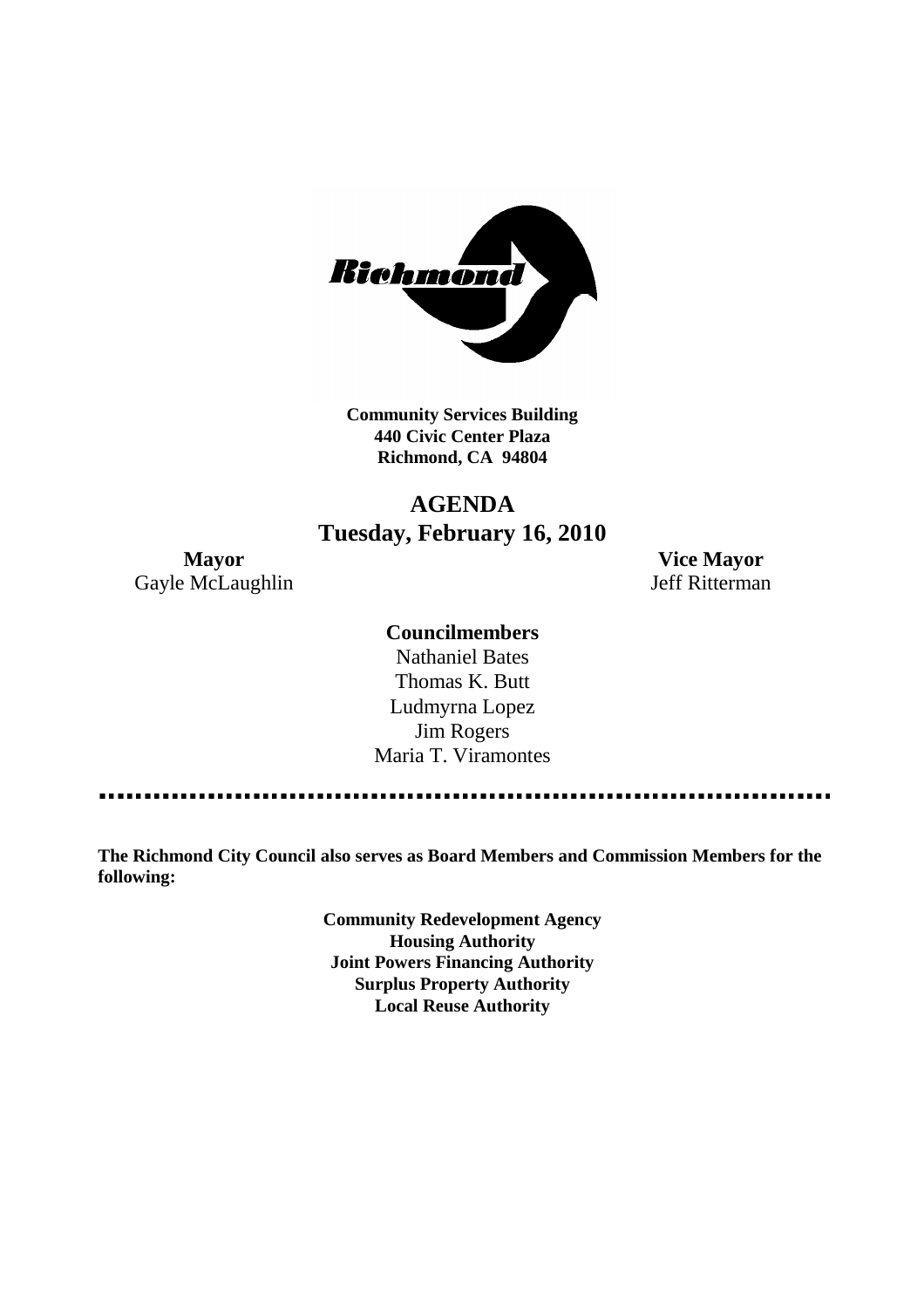# **MEETING PROCEDURES**

The City of Richmond encourages community participation at its City Council meetings and has established procedures that are intended to accommodate public input in a timely and time-sensitive way. As a courtesy to all members of the public who wish to participate in City Council meetings, please observe the following procedures:

**PUBLIC COMMENT ON AGENDA ITEMS:** Anyone who desires to address the City Council on items appearing on the agenda must complete and file a pink speaker's card with the City Clerk **prior** to the City Council's consideration of the item. Once the City Clerk has announced the item and discussion has commenced, no person shall be permitted to speak on the item other than those persons who have submitted their names to the City Clerk. Your name will be called when the item is announced for discussion. **Each speaker will be allowed TWO (2) MINUTES to address the City Council on NON-PUBLIC HEARING items listed on the agenda.**

**OPEN FORUM FOR PUBLIC COMMENT:** Individuals who would like to address the City Council on matters not listed on the agenda or on **Presentations, Proclamations and Commendations, Report from the City Attorney, or Reports of Officers** may do so under Open Forum. All speakers must complete and file a pink speaker's card with the City Clerk **prior** to the commencement of Open Forum. **The amount of time allotted to individual speakers shall be determined based on the number of persons requesting to speak during this item. The time allocation for each speaker will be as follows: 15 or fewer speakers, a maximum of 2 minutes; 16 to 24 speakers, a maximum of 1 and one-half minutes; and 25 or more speakers, a maximum of 1 minute.**

### **SPEAKERS ARE REQUESTED TO OCCUPY THE RESERVED SEATS IN THE FRONT ROW BEHIND THE SPEAKER'S PODIUM AS THEIR NAME IS ANNOUNCED BY THE CITY CLERK.**

**CONSENT CALENDAR:** Consent Calendar items are considered routine and will be enacted, approved or adopted by one motion unless a request for removal for discussion or explanation is received from the audience or the City Council. A member of the audience requesting to remove an item from the Consent Calendar must complete and file a speaker's card with the City Clerk **prior to the City Council's consideration of Item C, Agenda Review.** An item removed from the Consent Calendar may be placed anywhere on the agenda following the City Council's agenda review.

*The City Council's adopted Rules of Procedure recognize that debate on policy is healthy; debate on personalities is not. The Chairperson has the right and obligation to cut off discussion that is too personal, too loud, or too crude.*

**\*\*\*\*\*\*\*\*\*\*\*\*\*\*\*\*\*\*\*\*\*\*\*\*\*\*\*\*\*\*\*\*\*\*\*\*\*\*\*\*\*\*\*\*\*\*\*\*\*\*\*\*\*\*\*\*\*\***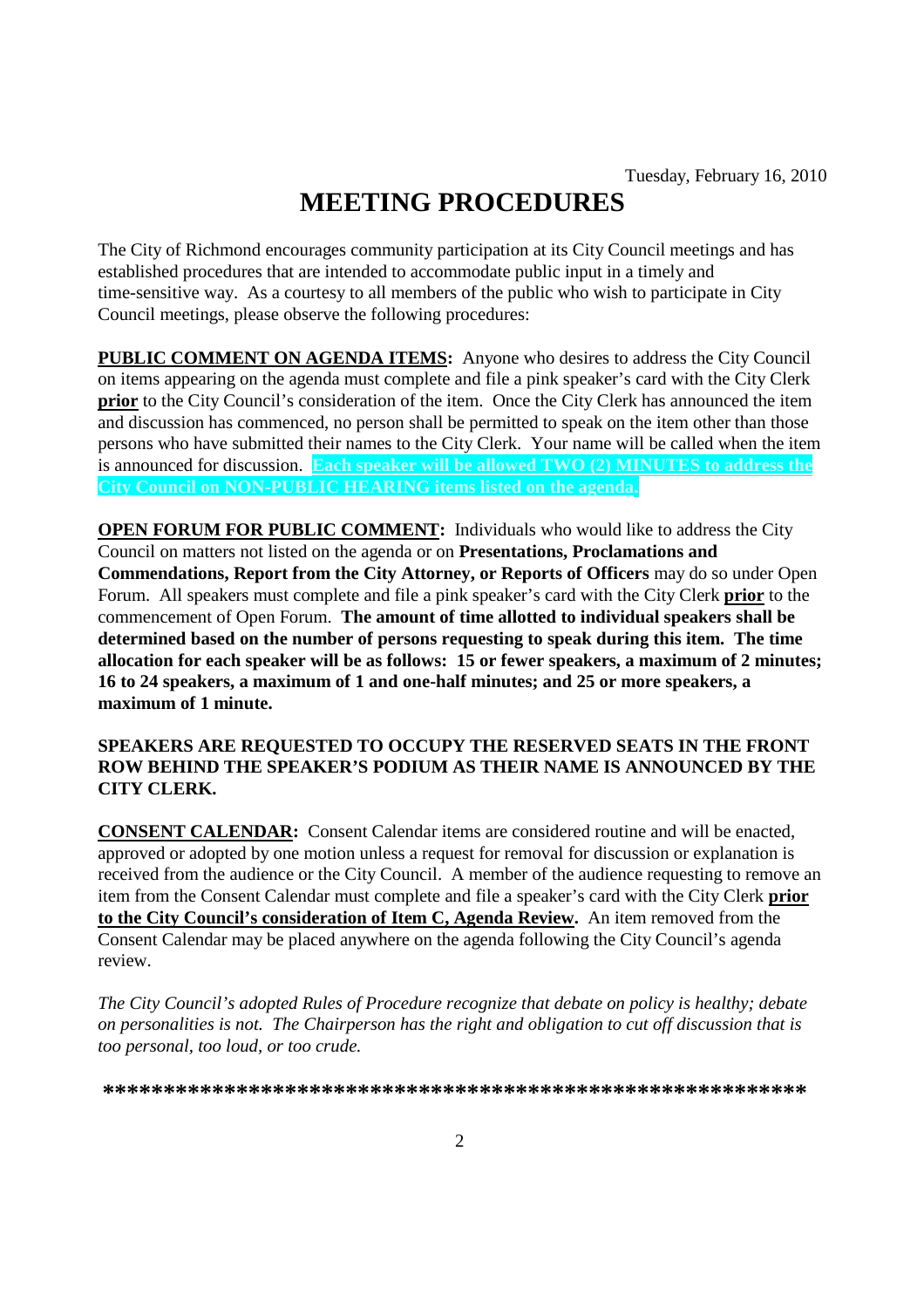# **EVENING OPEN SESSION**

5:00 p.m.

### **A. ROLL CALL**

### **B. PUBLIC COMMENT**

### **C. ADJOURN TO CLOSED SESSION**

### **CLOSED SESSION**

Shimada Room of the Community Services Building

### **A. CITY COUNCIL**

**A-1.** LIABILITY CLAIMS - PENDING LITIGATION (Government Code Section 54956.9):

Burke vs. City of Richmond

**A-2.** CONFERENCE WITH LEGAL COUNSEL - EXISTING LITIGATION (Subdivision [a] of Government Code Section 54956.9):

Citizens of East Shore Park vs. City of Richmond

Communities for a Better Environment vs. City of Richmond, et al.

Chevron vs. City of Richmond (two cases)

**A-3.** CONFERENCE WITH REAL PROPERTY NEGOTIATOR (Government Code Section 54956.8):

> Property: Point Molate (site of former Naval Shipyard Depot) Agency Negotiators: Bill Lindsay and Janet Schneider Negotiating Party: Upstream Point Molate LLC Under Negotiation: Price and Terms of Payment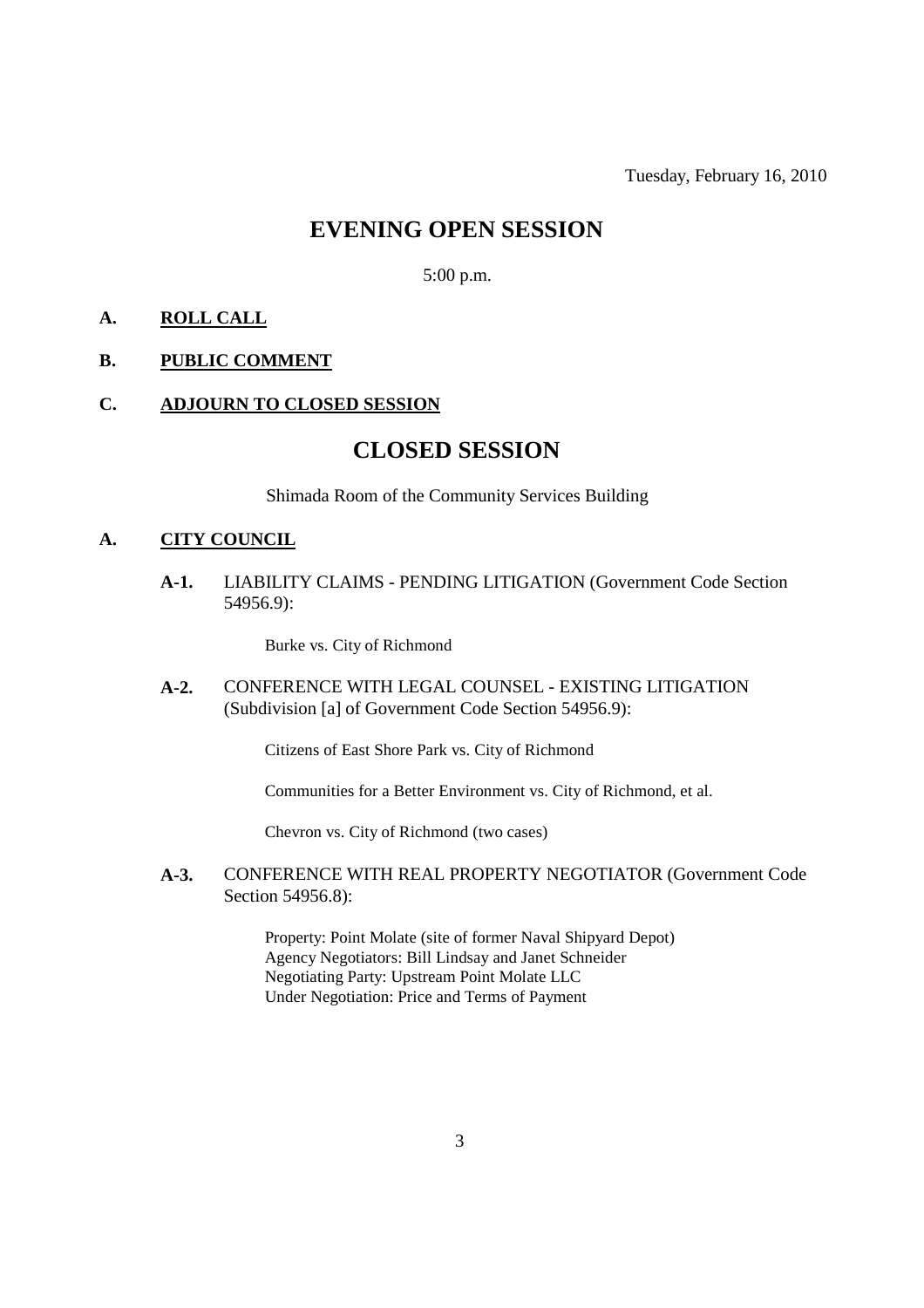# **JOINT MEETING OF THE RICHMOND REDEVELOPMENT AGENCY/RICHMOND CITY COUNCIL**

6:30 p.m.

### **PLEDGE TO THE FLAG**

- **A. ROLL CALL**
- **B. STATEMENT OF CONFLICT OF INTEREST**
- **C. OPEN FORUM FOR PUBLIC COMMENT**
- **D. AGENDA REVIEW**

### **E. PRESENTATIONS, PROCLAMATIONS, AND COMMENDATIONS**

**E-1.** PRESENT Proclamations in honor of Black History Month 2010 to Ms. Eula Averhart, Mr. Courtland "Corky" Booze´, Ms. Lillie Mae Jones, and Reverend Phil Lawson, acknowledging their past and on-going commitment to positive social change in Richmond - Mayor's Office (Mayor McLaughlin 620-6503).

#### **F. REPORT FROM THE CITY ATTORNEY OF FINAL DECISIONS MADE AND NON-CONFIDENTIAL DISCUSSIONS HELD DURING CLOSED SESSION**

### **G. REDEVELOPMENT AGENCY BOARD CONSENT CALENDAR**

**G-1.** ADOPT the following two resolutions: (1) a resolution of the City Council approving the execution and delivery by the Richmond Community Redevelopment Agency of a fixed-receiver swap agreement, and approving the taking of all necessary actions in connection therewith; and (2) a resolution of the Board of the Richmond Community Redevelopment Agency authorizing the execution and delivery of a fixed-receiver swap agreement in connection with its Richmond Community Redevelopment Agency Subordinate Tax Allocation Bonds (Merged Project Areas) Series 2007A, and authorizing the taking of all necessary actions in connection therewith - Finance Department (James Goins 620-6740).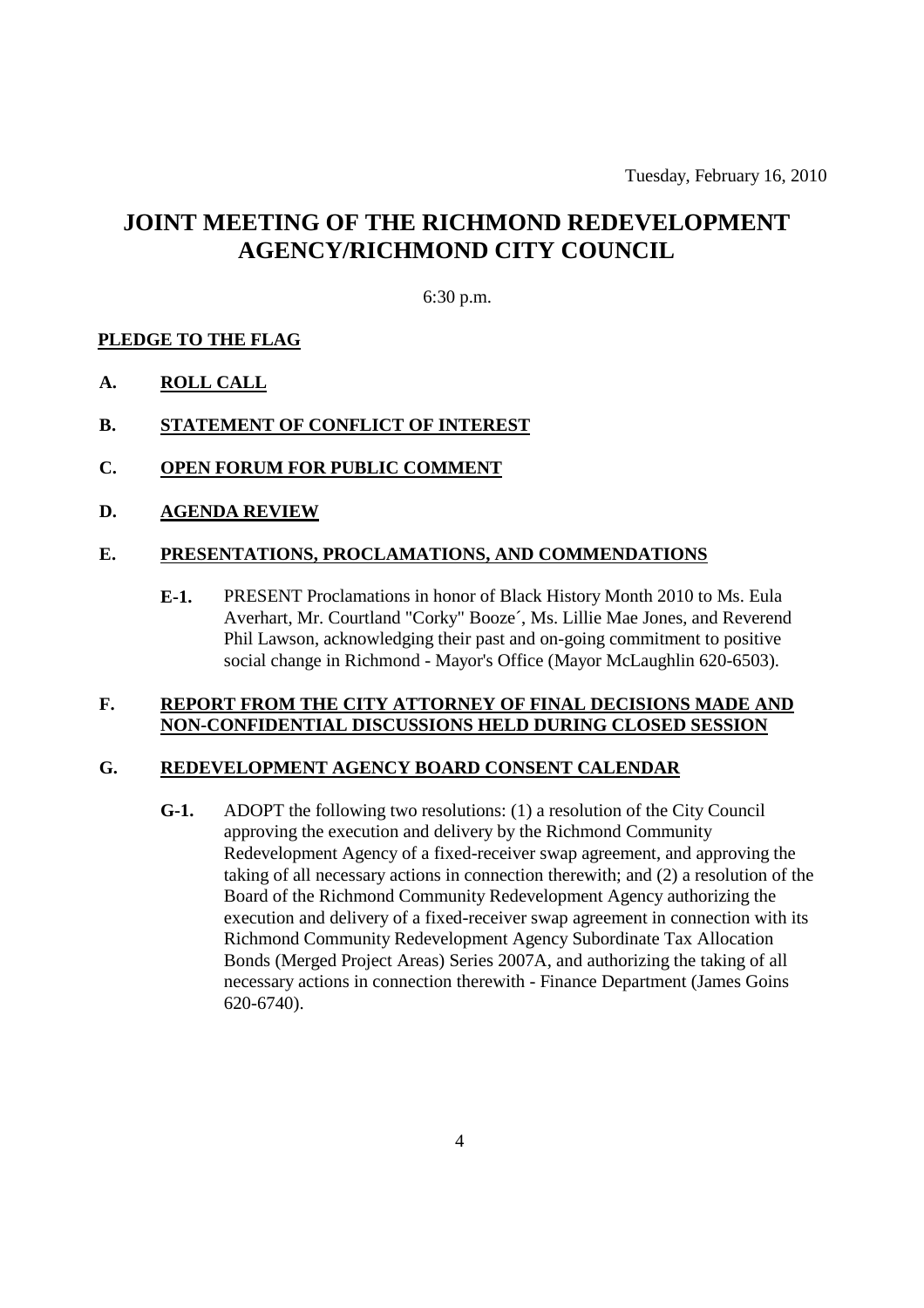- **G-2.** ADOPT a resolution approving and adopting a mid-year adjustment to the Five-Year 2009/10 - 2013/14 Capital Project and Program Budget, moving \$509,000 from "Terminal One" to the "Downtown Pedestrian/Bicycle Enhancement Program." This adjustment does not increase the Agency's Five Year Capital Project and Program Budget - Richmond Community Redevelopment Agency (Steve Duran/Nickie Mastay 307-8140).
- **G-3.** ADOPT resolutions approving and authorizing the executive director and city manager to execute the following documents for the construction of the Richmond Bay Area Rapid Transit (BART) Parking Structure at the Richmond Transit Village: (1) a construction contract with C. Overaa and Company in an amount not to exceed \$20,739,000; (2) a construction management contract with Mack5 in an amount not to exceed \$2,927,375; (3) a design contract with Kimley-Horn and Associates in an amount not to exceed \$1,075,000; and (4) a construction agreement between Richmond Community Redevelopment Agency (RCRA) and BART. (This item was not reviewed by the Finance Committee due to the cancellation of its most recent scheduled meeting.) - Richmond Community Redevelopment Agency (Steve Duran/Alan Wolken 307-8140).
- **G-4.** ADOPT resolutions: (1) authorizing the transmittal of the proposed Amended and Restated Redevelopment Plan for the Richmond Merged Redevelopment Project Area, Report to Council, and the Final Environmental Impact Report prepared for the plan amendment; and (2) authorizing a joint public hearing to consider the proposed redevelopment plan amendments - Richmond Community Redevelopment Agency (Steve Duran/Alan Wolken 307-8140).

### **H. CITY COUNCIL CONSENT CALENDAR**

- **H-1.** APPROVE a contract with DP Security, LLC (DP Security) to provide security services at 440 Civic Center Plaza and 450 Civic Center Plaza for a period from March 1, 2010, to February 28, 2011, in an amount not to exceed \$445,799.06. (This item was not reviewed by the Finance Committee due to the cancellation of its most recent meeting.) - Community and Economic Development (Steve Duran 307-8140).
- **H-2.** APPROVE a sole-source contract with Solar Richmond to provide solar technology and solar installation training for RichmondBUILD students for a term from March 1, 2010, to March 31, 2011, in an amount not to exceed \$135,000. This contract is fully funded by a state grant. (This item was not reviewed by the Finance Committee due to the cancellation of its most recent meeting) - Employment and Training Department (Sal Vaca 307-8006/Fred Lucero 307-8059).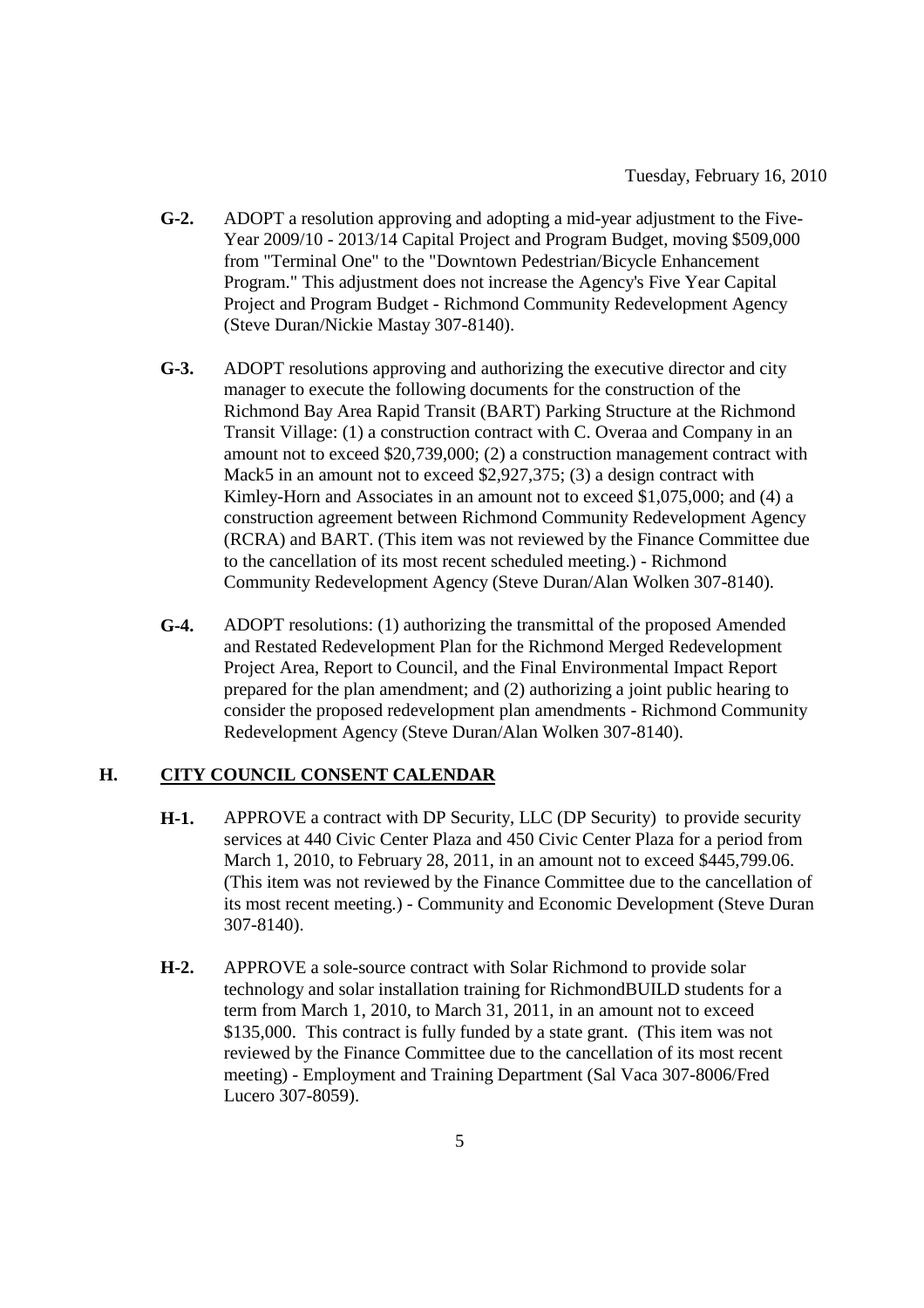- **H-3.** APPROVE a contract with Gary Doupnik Manufacturing, Inc. to pay for authorized change orders for a project to install a modular classroom structure at the Fire Training Center in June 2009 in an amount not to exceed \$15,086 - Fire Department (Chief Michael Banks 307-8041).
- **H-4.** APPROVE a sole-source contract with Rising Sun Energy Center to provide energy efficiency workforce development training for RichmondBUILD students for a term from March 1, 2010, to March 31, 2011, in an amount not to exceed \$135,000. This contract is fully funded by a state grant. (This item was not reviewed by the Finance Committee due to the cancellation of its most recent scheduled meeting) - Employment and Training Department (Sal Vaca 307- 8006/Fred Lucero 307-8059).
- **H-5.** APPROVE a three-year contract with Dunbar Armored, Inc. to provide armored car services in an amount not to exceed \$31,800 for a three-year term beginning February 17, 2010, and ending February 16, 2013 - Finance Department (James Goins/Antonio Banuelos 620-6740).
- **H-6.** ADOPT ordinances (second readings) amending: (1) Richmond Municipal Code 12.20.050 to include establishing a Stormwater Permitting Program (separate from wastewater); and (2) Richmond Municipal Code 2.34.04 to incorporate the current Master Fee Schedule Stormwater Charges into the Stormwater Permitting Program fee schedule - City Manager's Office (Bill Lindsay 620-6512).
- **H-7.** ADOPT an ordinance (second reading) amending Sections 15.04.820.030 through 15.04.820.035 of the Richmond Municipal Code to provide for technical amendments to the City's Wireless Telecommunications Ordinance, and the related definitions section of the Zoning Ordinance - City Attorney's Office (Randy Riddle 620-6509).
- **H-8.** ADOPT a resolution approving the Mitigated Negative Declaration and Mitigation Monitoring and Reporting Program for the temporary by-pass road near the intersection of Meade Street and Regatta Boulevard in the City of Richmond - Planning and Building Services Department (Richard Mitchell 620- 6705).
- **H-9.** ADOPT an ordinance (second reading) amending Chapter 2.50 of the Richmond Municipal Code entitled the Business Opportunity Ordinance - Employment and Training Department (Sal Vaca 307-8006).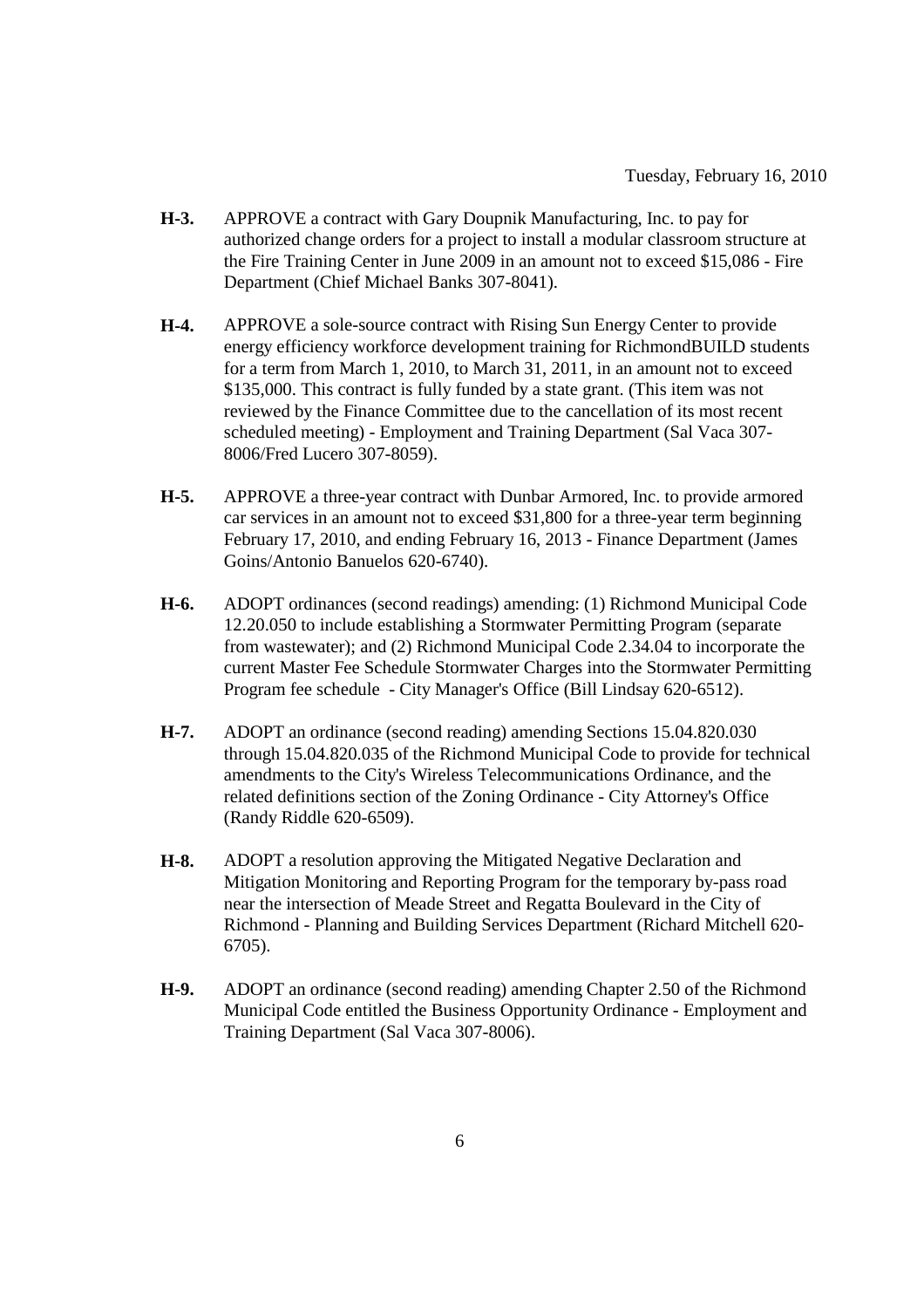- **H-10.** ADOPT a resolution authorizing the city manager to enter into a construction contract with Alten Construction in the amount of \$4,275,468 and authorizing the city manager to enter into a loan agreement to provide bridge financing to Rosie the Riveter Trust, or an affiliated wholly-owned for-profit entity, in an amount not to exceed \$2,000,000, for the renovation and rehabilitation of the Maritime Day Care Center - City Manager's Office (Bill Lindsay/Tim Jones 621- 1310).
- **H-11.** ADOPT the Green Cities California Sustainability Resolution to join Green Cities California, committing Richmond to work cooperatively with other California local governments to accelerate local, regional, national and international efforts to achieve sustainability - City Manager's Office (Bill Lindsay 620-6512).
- **H-12.** APPROVE ground lease agreement between the City of Richmond and the West County Wastewater District for sludge dewatering. The initial term is from January 1, 2010, through December 31, 2012, with possible extensions through December 31, 2017. The initial lease cost is \$153,000 in years 2010 through 2012, with minimum rent increases of 3% annually from 2013 through 2017, if extended beyond 2012 - Engineering Department (Chad Davisson 620-5486).

### **I. RESOLUTIONS**

**I-1.** ADOPT a resolution of support for the Wildcat Creek Trail Over-Crossing of the Richmond Parkway and authorization to execute a cooperative funding agreement - Mayor McLaughlin (620-6503) and Councilmember Butt (620- 6581).

### **J. COUNCIL AS A WHOLE**

**J-1.** ADOPT a resolution naming the Marina Bay Parkway Underpass Project the "Officer Bradley A. Moody Memorial Underpass" - Councilmember Rogers (867-5725).